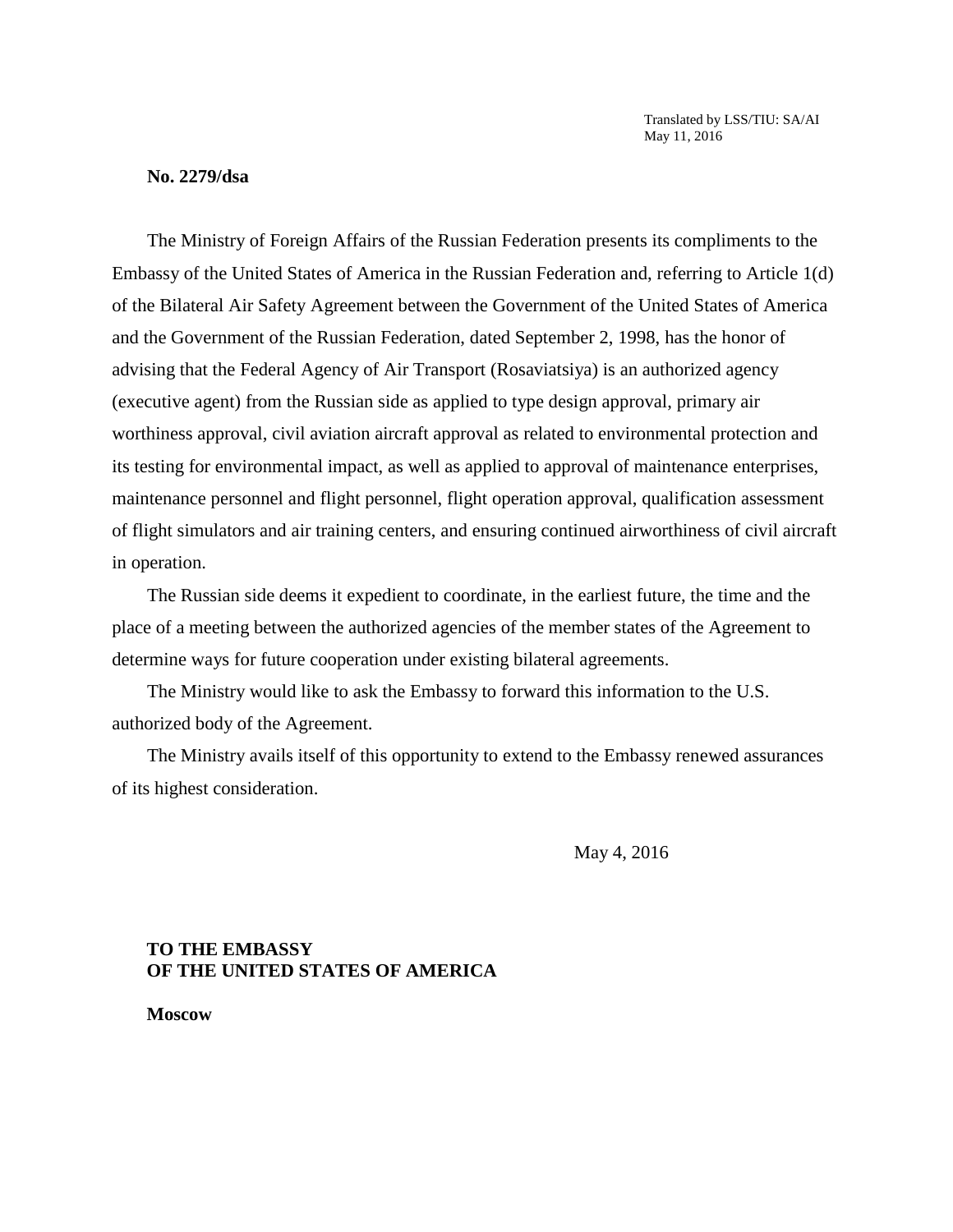#### MFA No. 42/2019

The Embassy of the United States of America presents its compliments to the Ministry of Foreign Affairs of the Russian Federation and refers to the Agreement between the Government of the United States of America and the Government of the Russian Federation for Promotion of Aviation Safety, signed at Moscow on September 2, 1998 (the Agreement). Reference is made also to note No. 2279/dsa, dated May 4, 2016, from the Ministry of Foreign Affairs of the Russian Federation, which referred to Article I.D. of the Agreement and informed the Embassy that the Federal Agency for Air Transport (Rosaviatsiya) is the authorized agency from the Russian side as applied to: type design approvals; airworthiness approvals; environmental approvals and environmental testing of civil aeronautical products, as well as the approval of maintenance facilities, maintenance personnel and airmen; approval of aviation training establishments, and continuing in-service airworthiness issues related to civil aeronautical products.

The Embassy proposes, on behalf of the Government of the United States of America, to delete paragraph D of Article I of the Agreement in its entirety and replace it with the following:

Each Contracting Party designates the following as its executive agent to implement this Agreement:

For the Government of the United States of America, the executive agent shall be the Federal Aviation Administration (FAA) of the Department of Transportation.

For the Government of the Russian Federation, the executive agent shall be the Federal Agency of Air Transport (Rosaviatsiya).

The Contracting Parties may, through diplomatic channels, change or supplement these designations.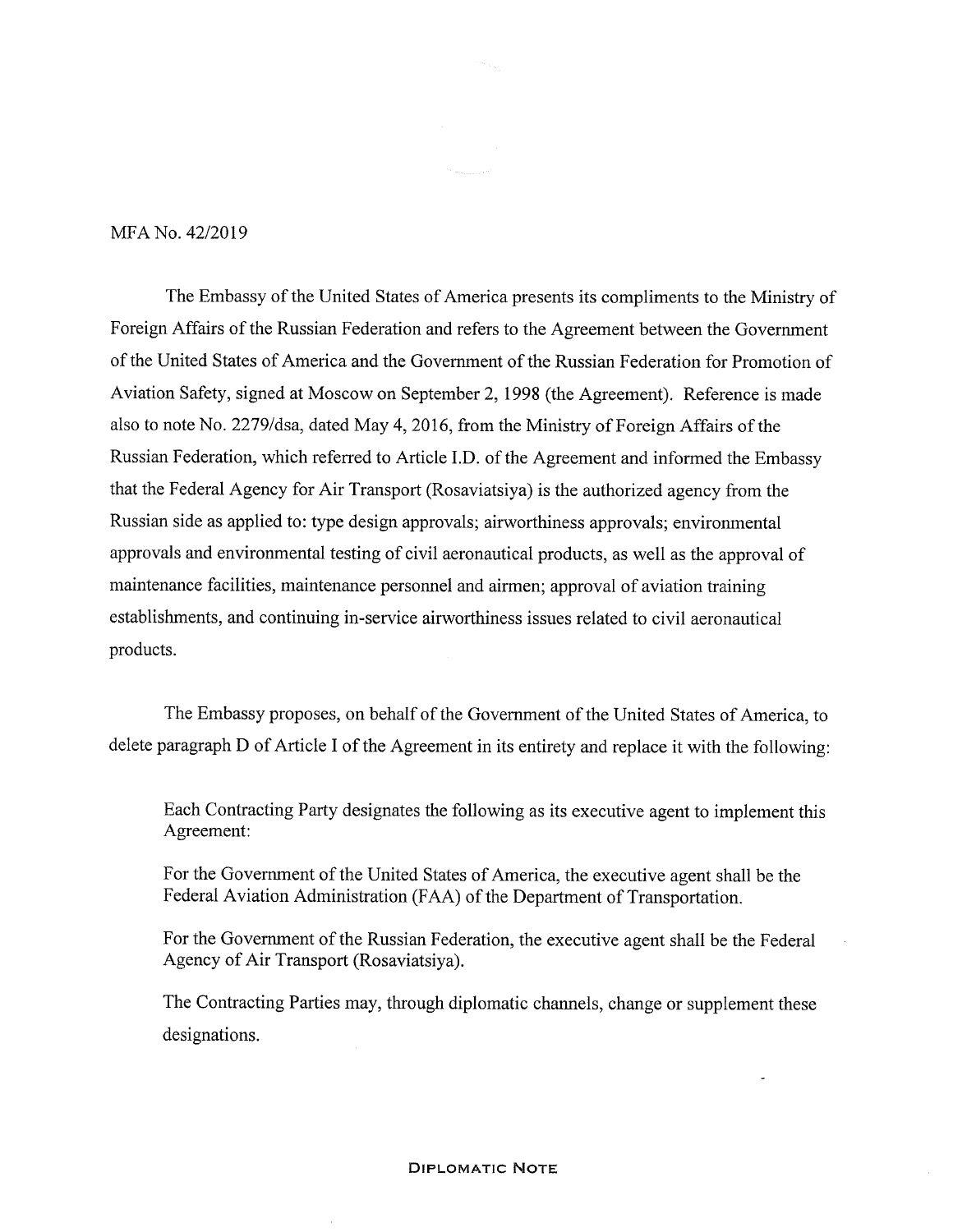The Embassy further proposes, on behalf of the Government of the United States of America, that this note and the affirmative reply note from the Ministry of Foreign Affairs of the Russian Federation shall constitute an agreement between the Government of the United States of America and the Government of the Russian Federation to amend the Agreement, which shall enter into force on the date of the Ministry's affirmative note in reply.

The Embassy avails itself of this opportunity to renew to the Ministry of Foreign Affairs of the Russian Federation the assurances of its highest consideration.

The Embassy of the United States of America Moscow, April 5, 2019

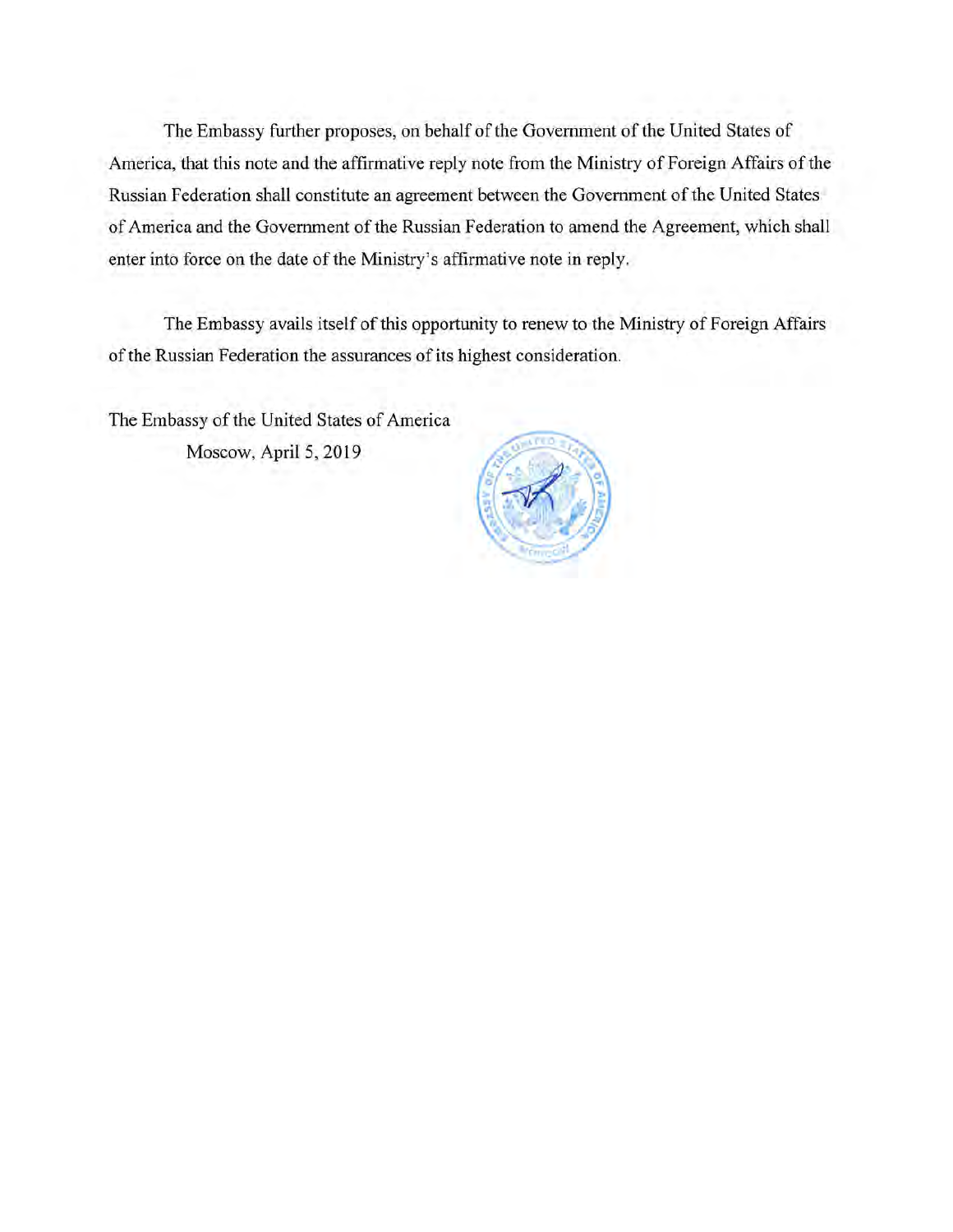No. 2239/dsa

 Embassy of the United States of America and, citing the Agreement between the Government of Aviation Safety, signed at Moscow on September 2, 1998 (the Agreement), note No. 2279/dsa from the Ministry, dated May 4, 2016 and note No. MFA 42/2019 from the Embassy, dated April The Ministry of Foreign Affairs of the Russian Federation presents its compliments to the the United States of America and the Government of the Russian Federation for Promotion of 5, 2019 regarding the amendments to the Agreement, has the honor of advising as follows.

 The Ministry agrees with the proposal of the American side that paragraph D of Article I of the Agreement shall read as follows:

 D. Each Contracting Party designates the following as its executive agent to implement this Agreement:

For the Government of the United States of America, the executive agent shall be the Federal Aviation Administration (FAA) of the Department of Transportation.

For the Government of the Russian Federation, the executive agent shall be the Federal Agency of Air Transport (Rosaviatsiya).

The Contracting Parties may, through diplomatic channels, change or supplement these designations.

 The aforementioned Embassy note and this reply note shall constitute the Agreement Federation on amending the Agreement between the Government of the United States of at Moscow on September 2, 1998, which shall enter into force on the date of this note. between the Government of the United States of America and the Government of the Russian America and the Government of the Russian Federation for Promotion of Aviation Safety, signed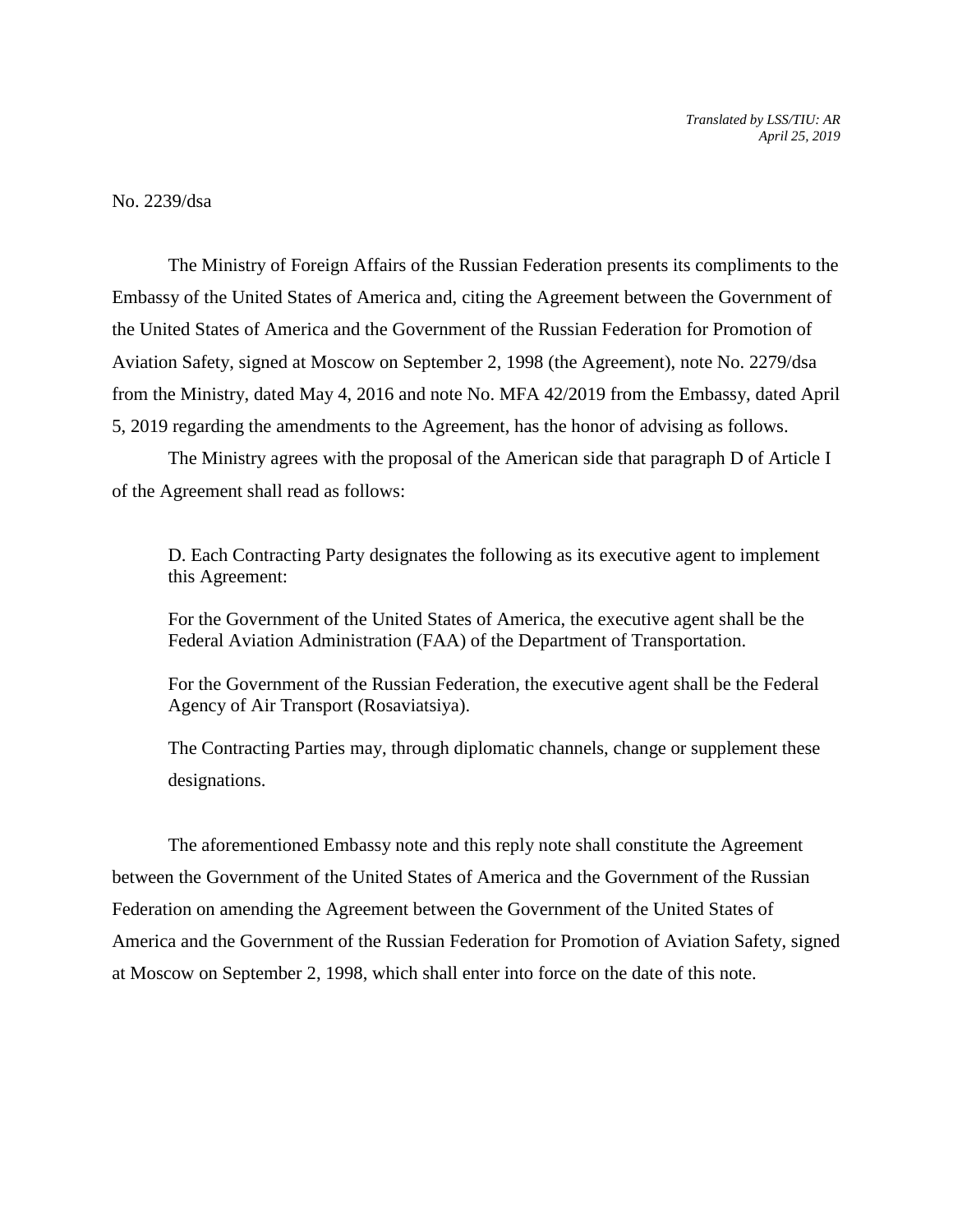The Ministry avails itself of this opportunity to renew to the Embassy the assurances of its highest consideration.

Moscow, April 22, 2019

# TO THE EMBASSY OF THE UNITED STATES OF AMERICA Moscow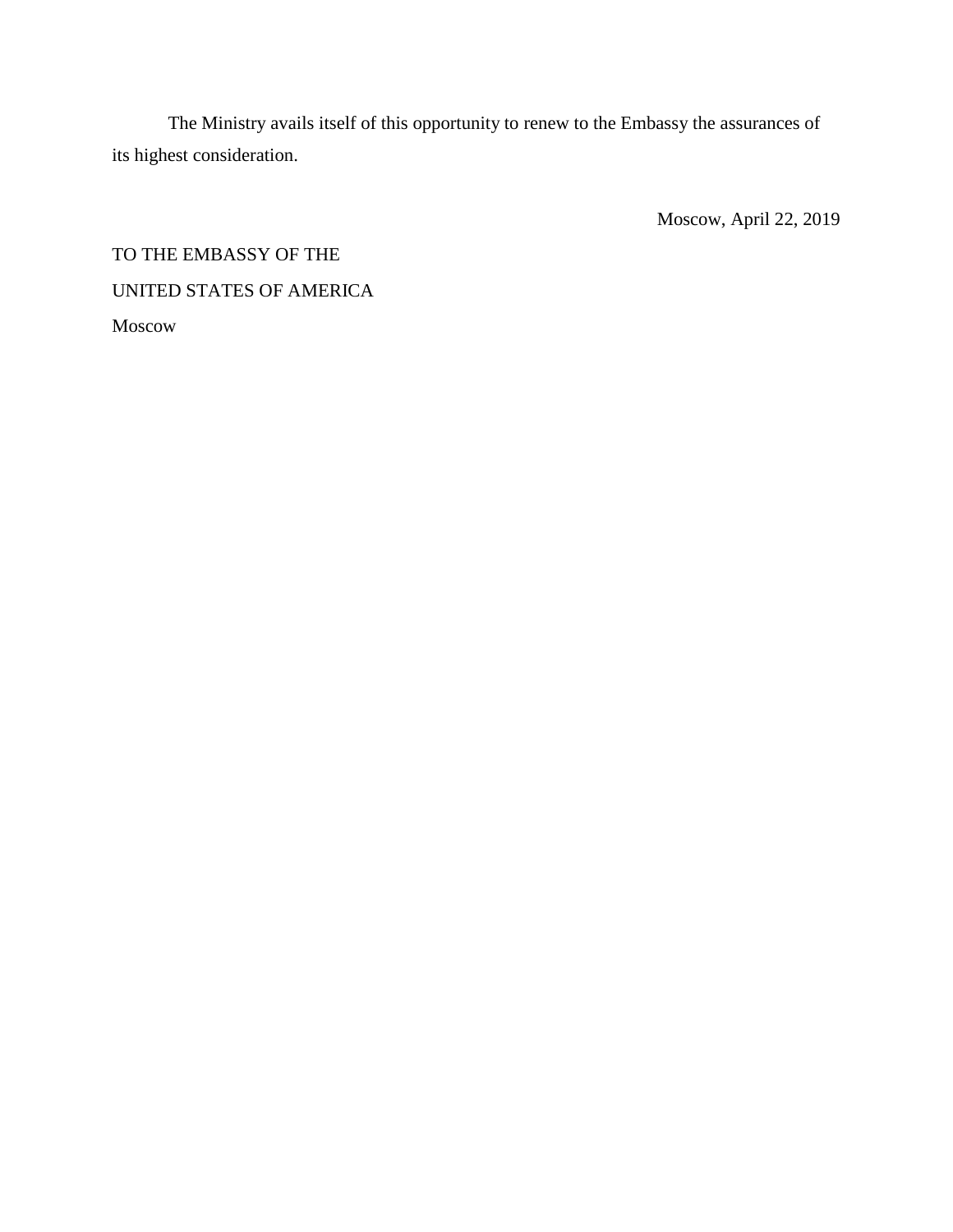#### **FOR PROMOTION OF AVIATION SAFETY AGREEMENT BETWEEN THE GOVERNMENT OF THE RUSSIAN FEDERATION AND THE GOVERNMENT OF THE UNITED STATES OF AMERICA**

hereinafter referred to as the Contract parties. The Government of the Russian Federation and the Government of the United States of America,

Desiring to promote civil aviation safety and environmental quality,

Noting common concerns for the safe operation of civil aircraft,

aeronautical products, Recognizing the emerging trend toward multinational design, production, and interchange of civil

aeronautical products,<br>Desiring to enhance cooperation and increase efficiency in matters relating to civil aviation safety,<br>Considering the possible reduction of the economic burden imposed on the aviation industry and

operation by redundant technical inspections, evaluation, and testing,

maintenance personnel, airmen, and flight operations,<br>Have agreed as follows: Recognizing the mutual benefit of improved procedures for the reciprocal acceptance of airworthiness approvals, environmental testing, and development of reciprocal recognition procedures for approval and monitoring of flight simulators, aircraft maintenance facilities,

Have agreed as follows:

#### **ARTICLE I**

and (b) qualification evaluations of flight simulators. A. To facilitate acceptance by each Contracting Party of the other Contracting Party's (a) airworthiness approvals and environmental testing and approval of civil aeronautical products,

aviation training establishments, and flight operations of the other Contracting Party.<br>C. To provide for cooperation in sustaining an equivalent level of safety and environmental aviation training establishments, and flight operations of the other Contracting Party. B. To facilitate acceptance by each Contracting Party of the approvals and monitoring of maintenance facilities and alteration of modification facilities, maintenance personnel, airmen,

objectives with respect to aviation safety.

objectives with respect to aviation safety.<br>D. Each Contracting Party shall designate the appropriate authorities as its executive agent(s) to implement this Agreement.

For the Government of the Russian Federation, the executive agent shall be the Interstate Aviation Committee (IAC) for type design approval, initial airworthiness approvals, environmental approval, and environmental testing of civil aeronautical products; and the Federal Aviation Authority of Russia (FAAR) for approval of maintenance facilities, maintenance personnel, and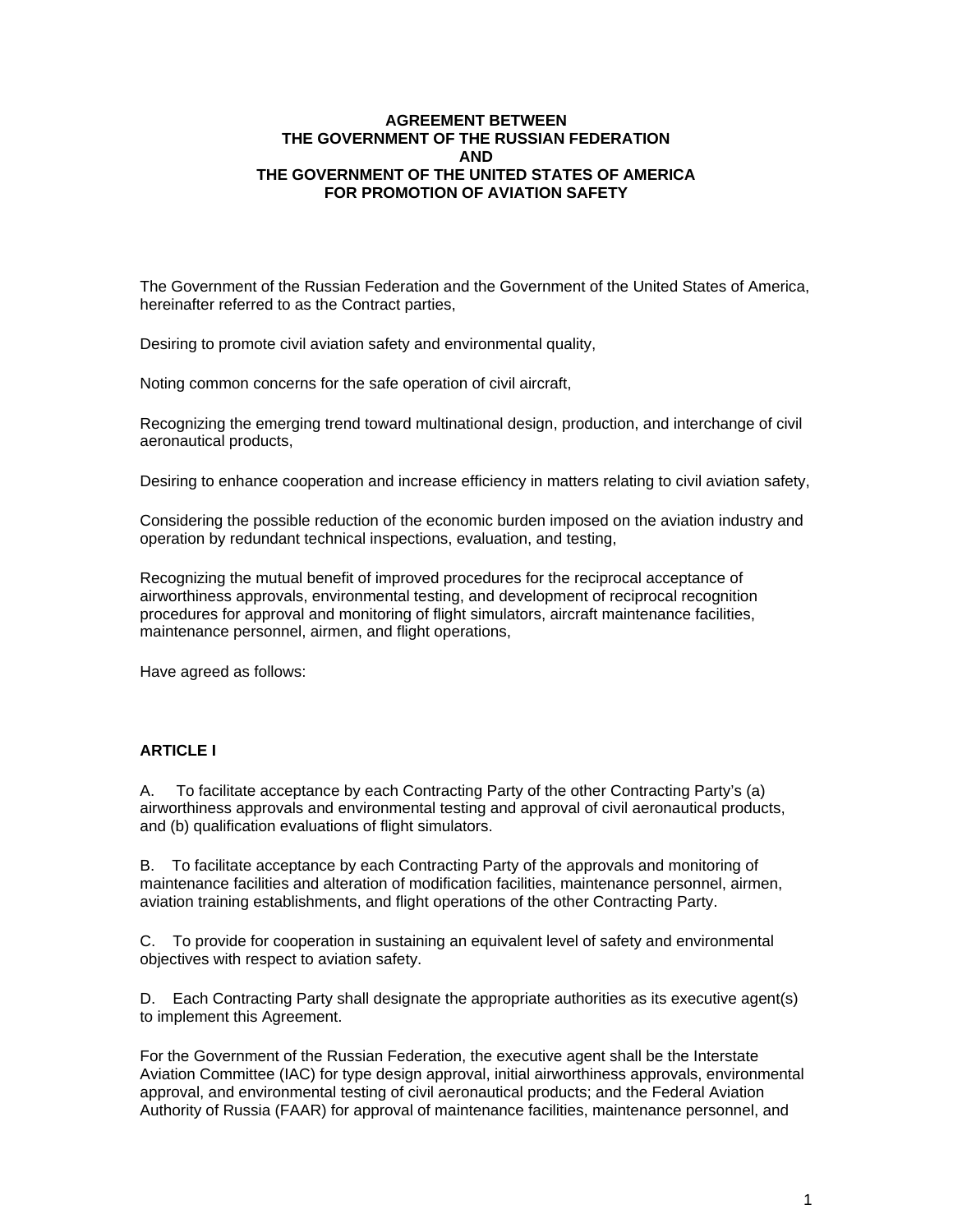Federation. airmen; approval of aviation training establishments; and continuing inservice airworthiness issues related to civil aeronautical products. For the purpose of carrying out the provisions of the Agreement, the IAC shall act under the authority and on behalf of the Government of the Russian

 Aviation Administration (FAA) of the Department of Transportation. For the Government of the United States of America, the executive agent shall be the Federal

## **ARTICLE II**

For the purpose of this Agreement, the terms below have the following meaning:

those standards, and is in a condition for safe operation. A. "Airworthiness approval" means finding that type design or change to a type design or change to a type design of a civil aeronautical product meets standards agreed between the Contracting Parties or that a product conforms to a type design that has been found to meet

aeronautical product. B. "Alterations or modifications" means making a change to the construction, configuration, performance, environmental characteristics, or operating limitations of the affected civil

aeronautical product.<br>C. "Approval of flight operations" means that the technical inspections and evaluations complies with those standards. conducted by a Contracting Party, using standards agreed between the Contracting Parties, of an entity providing commercial air transportation of passengers or cargo, or the finding that the entity

complies with those standards.<br>D. "Civil aeronautical product" means any civil aircraft, aircraft engine, or propeller or subassembly, appliance material, part, or component to be installed thereon.

compliance with those standards, using procedures agreed between Contracting Parties. E. "Environmental approval" means a finding that a civil aeronautical product complies with standards agreed between the Contracting Parties concerning noise and/or exhaust emissions. "Environmental testing" means a process by which a civil aeronautical product is evaluated for

compliance with those standards, using procedures agreed between Contracting Parties.<br>F. "Flight simulator qualification evaluations" means the process by which a flight simulator is between the Contracting Parties, or the finding that it complies with those standards. assessed by comparison to the aircraft it simulates, in accordance with standards agreed

between the Contracting Parties, or the finding that it complies with those standards.<br>G. "Maintenance" means the performance of inspection, overhaul, repair, preservation, and the airworthiness of that product, but excludes alterations or modifications.<br>H. "Monitoring" means the periodic surveillance by a Contracting Party's appropriate executive airworthiness of that product, but excludes alterations or modifications. replacement of parts, materials, appliances, or components of a product to assure the continued

agent to determine continuing compliance with the appropriate standards. agent to determine continuing compliance with the appropriate standards.<br>
2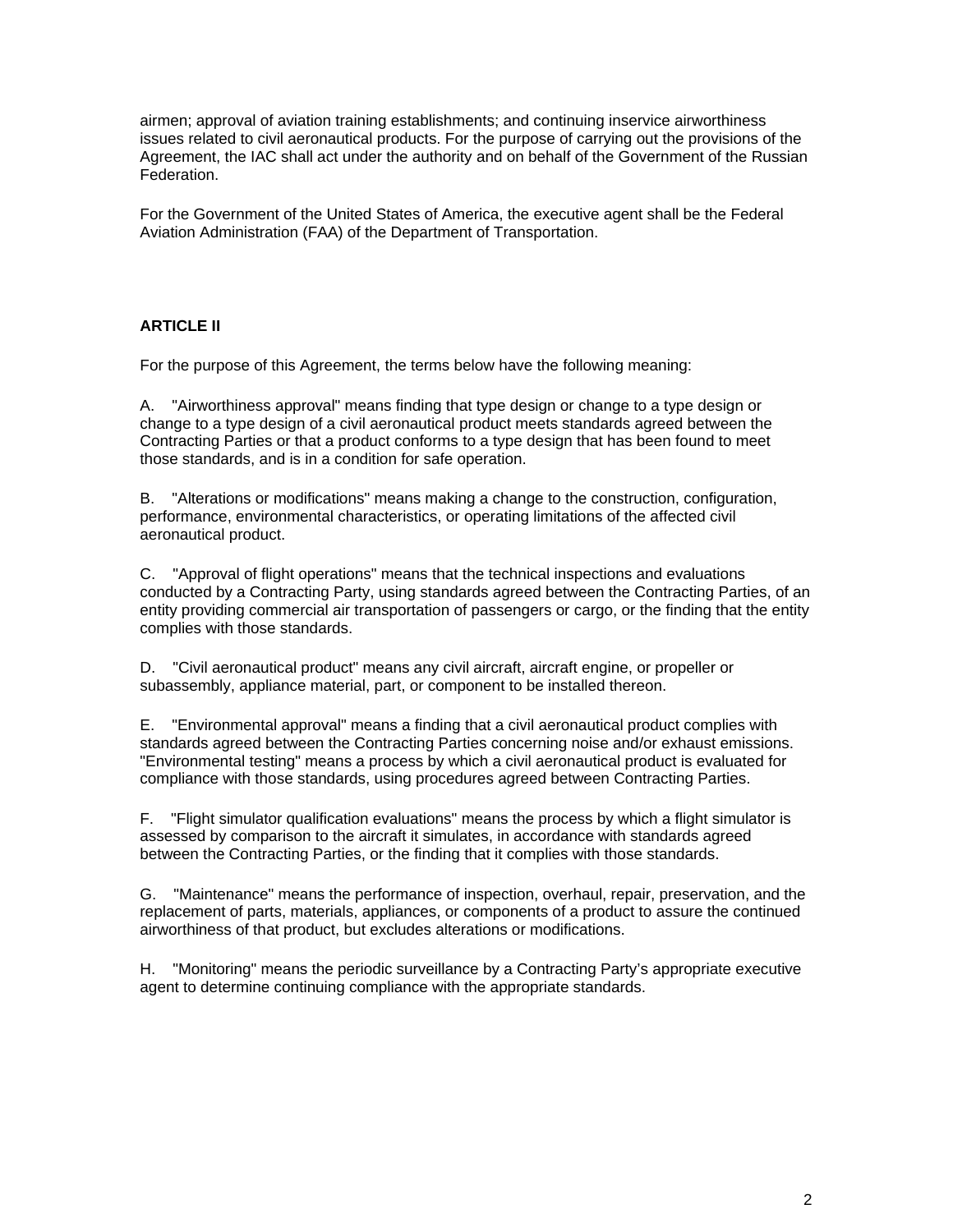# **ARTICLE III**

 the following areas: A. The Contracting Parties' appropriate executive agents shall conduct technical assessments and work cooperatively to develop an understanding of each other's standards and systems in

- 1. Airworthiness approvals of civil aeronautical products;
- 2. Environmental approval and environmental testing;
- 3. Approval of maintenance facilities, alteration or modification facilities, maintenance personnel, and airmen;
- 4. Approval of flight operations;
- 5. Qualification of flight simulators; and
- 6. Approval of aviation training establishments.

technical specialty. B. When the appropriate executive agents of the Contracting Parties agree that the standards, rules, practices, procedures, and systems of both Contracting Parties in one of the technical specialties listed above are sufficiently equivalent or compatible to permit acceptance of findings of compliance made by one Contracting Party for the other Contracting Party to the agreed upon standards, the appropriate executive agents shall execute written Implementation Procedures describing the methods by which such reciprocal acceptance shall be made with respect to that

- technical specialty.<br>C. The Implementation Procedures shall include at a minimum:
	- 1. Definitions;
	- 2. A description of the particular area of civil aviation to be addressed;
	- 3. Provisions for reciprocal acceptance of appropriate executive agent actions such as test witnessing, inspections, qualifications, approvals, and certifications;
	- 4. Accountability of executive agents;
	- 5. Provisions for mutual cooperation and technical assistance;
	- 6. Provisions for periodic evaluations; and
	- 7. Provisions for amendments to or termination of the Implementation Procedures.

## **ARTICLE IV**

 their appropriate executive agents, respectively. Any disagreement regarding the interpretation or application of this Agreement or its Implementation Procedures shall be resolved by consultation between the contracting Parties or

## **ARTICLE V**

the appropriate executive agents. This Agreement shall enter into force upon signature and shall remain in force until terminated by sixty (60) days' written notice from one Contracting Party to the other Contracting Party. Such termination shall also act to terminate all existing Implementation Procedures executed in accordance with this Agreement. This agreement may be amended by the written agreement of the Contracting Parties. Individual Implementation Procedures may be terminated or amended by the appropriate executive agents.<br>
3